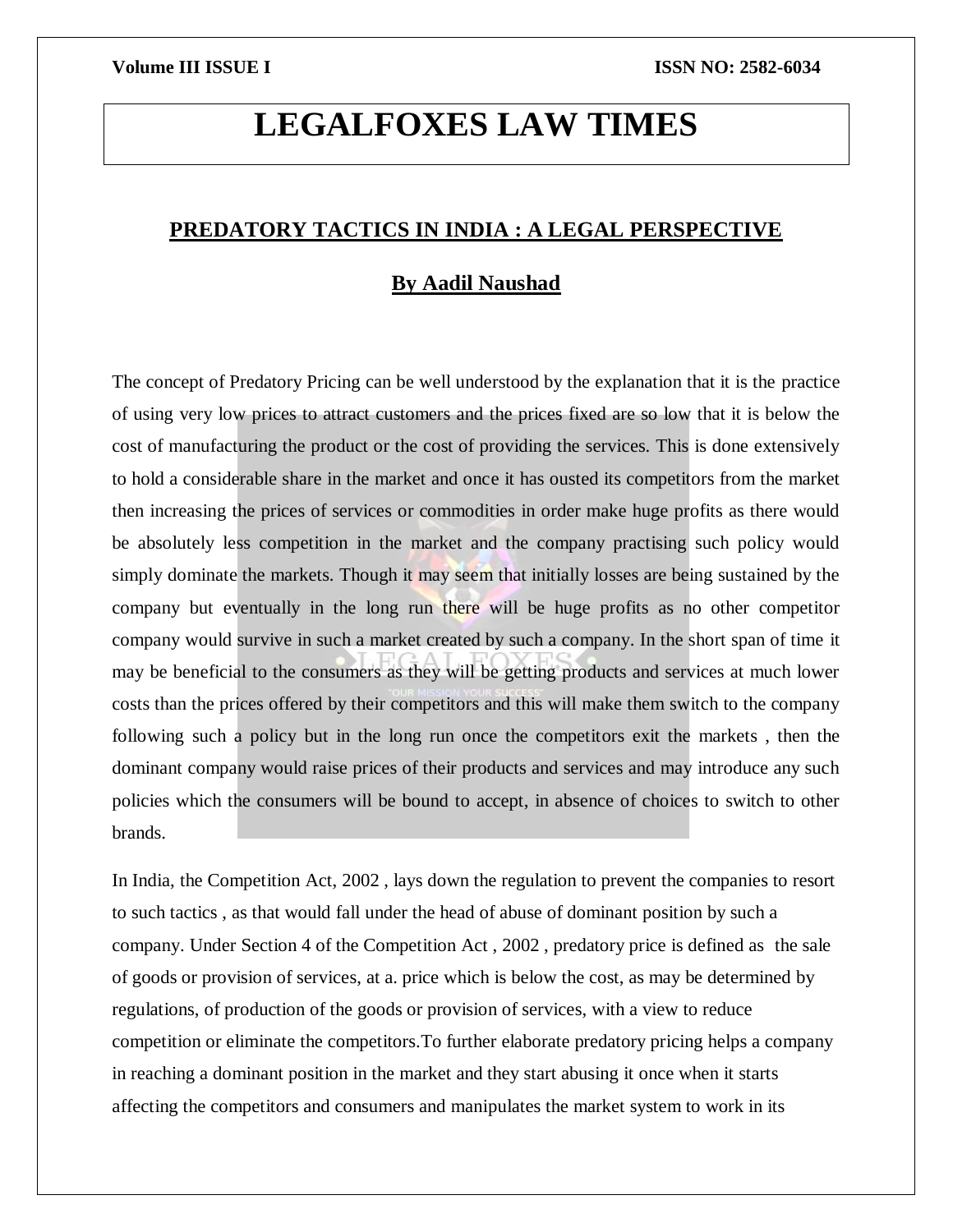favour. In the case of Transparent Energy Systems (P) Ltd. v. Tecpro Systems Ltd.  $(2013)^1$  the CCI laid down that the following findings are relevant for the identification of predation :

(a) The prices of the goods or services of the enterprise are at a very low level;

(b) The agenda is to drive out competitors from the market, who due to the low pricing practiceswould be unable to compete at that price;

(c) There is significant planning to recover the losses if any, after the market rises again; or

(d) The competitors have already been forced out as they could not survive in such a market.

Furthermore, the Competition Commission of India has determined that for predatory pricing to take place, the average variable cost of the company shall be taken into account , it should be higher than the price of the product in order to adduce that the company is indulging in predatory pricing. (H.L.S. Asia Limited, New Delhi v. Schlumberger Asia Services Ltd. Gurgaon and Oil & Natural Gas Corp. Limited, New Delhi<sup>2</sup>)

In 2016 when Jio entered the market it introduced into the market 'Jio Welcome' offer which provided free voice calling , data, text messages , absolutely free which was in violation of violation of section  $4(2)(a)(ii)$  of the Competition Act. As it was seen as a predatory pricing tactics carried out by jio to penetrate the Indian markets , Happy new year offer was further introduced which extended further the free facilities , so BhartiAirtel in the case of BhartiAirtel v. Reliance Jio<sup>3</sup>, alleged Jio of taking part in predatory tactics which was harmful for it and the other competitors in the Telecom sector. It was argued that they were abusing its dominant position but the Competition Commission of India held that at that time Jio only held 7 percent of the relevant market and therefore was in no way in the position to dominate the market and there were various other players in the market so CCI dismissed the case saying that there was no abuse of dominant position by Reliance Jio at that time. The CCI took a very restricted interpretation into the matter and gave the decision in favour of Jio. Giving free services alone cannot be held to be abuse of dominant of position by the company , for it to abuse the status it

 $\overline{\phantom{a}}$ 

<sup>&</sup>lt;sup>1</sup>M/s Transparent Energy Systems (P) Ltd. v. Tecpro Systems Limited [ Case no. 09 of 2013 CCI ]

<sup>2</sup>Case No. 80/2012 Competition Commission of India

<sup>&</sup>lt;sup>3</sup>BhartiAirtel Limited v. Reliance Industries Limited [ Case No. 03 of 2017 Competition Commission of India ]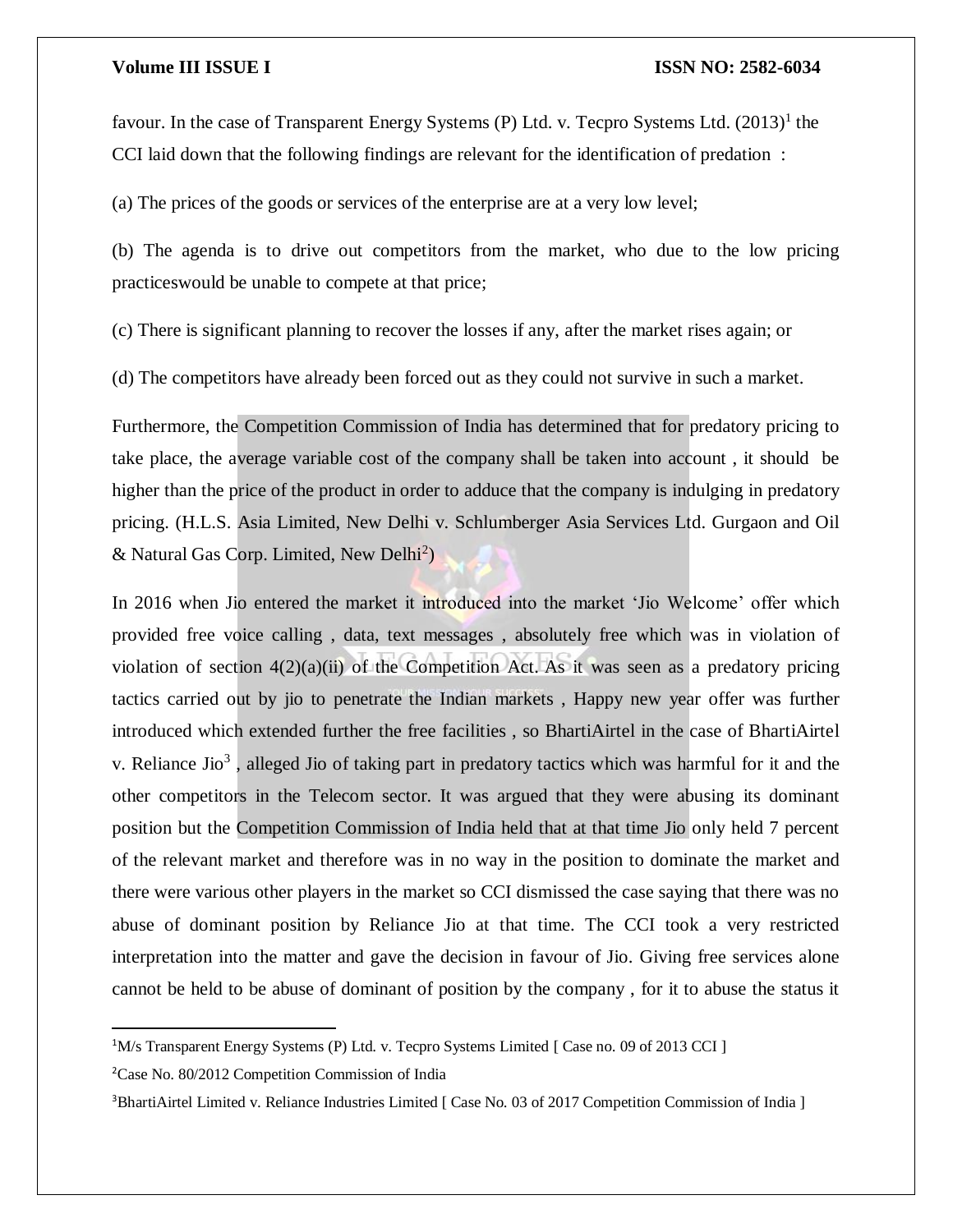$\overline{a}$ 

has to have a dominant share in the relevant market , which Jio lacked at that time. In the same case BhartiAirtel had also contended that Reliance Industrues had significant impact in the Indian Markets and therefore their dominance can itself be felt in Jio , but CCI held that mere having investments in a company cannot be treated to be anti-competitive and to be in a dominant position. Thus it cannot be held to be leveraging of dominant position. It was held to be merely a short term business strategy adopted by Jio.

In the telecommunication sector also predatory pricing tactics came up when Reliance Jio entered the Indian markets and offered such low rates for their internet services as well as calling rates , it was accused of predatory pricing mechanism to attract customers and also to defeat its competitors in the telecommunication sector , this phenomenon was also known by the penetrative pricing term , which means when an non-dominant entrant tries to capture the market in order to expand their market share in a very less amount of time as well as with the anticipation, preparation and objective to expeditiously attract the consumers' attention at the expense of suffering initial losses which may or may not be recouped once their identity is established through this short term incentive-based strategy. In the case of CCIv.BhartiAirtel<sup>4</sup>., the question arose as to whether the Competition Commission of India had the jurisdiction to take up the matters in the telecommunication sector as the sector was regulated by TRAI , as TRAI was established with special expertise to understand and regulate the matters related to the telecommunication sector in a much better way , the Hon'ble Supreme Court gave a decision as to unify both the regulators , it demarcated by saying at the first instance the TRAI would take up the matter related to the telecommunication sector but once its investigation is completed . CCI will have the jurisdiction to see whether the telecom companies have entered into antcompetitive agreements and investigate further under section 26 of the Competition Act , 2002 , it therefore held that CCI has jurisdiction but at a later stage , Section 60 of the Competition Act , 2002 was upheld which states that the provisiosn of the Competition will have an overriding effect notwithstanding any inconsistency with other Indian statutes.

In Meru Travel Solutions Private Limited v. Uber India Systems Private Limited , MERU filed a complaint with the CCI that Uber was indulging in predatory pricing tactics to cu competition in the Delhi –NCR Region and Uber was sustaining losses of Rs.204 per trip which did not make

<sup>4</sup>Competition Commission of India v. BhartiAirtel Limited [ Civil Appeal No.5 11843 of 2018 ]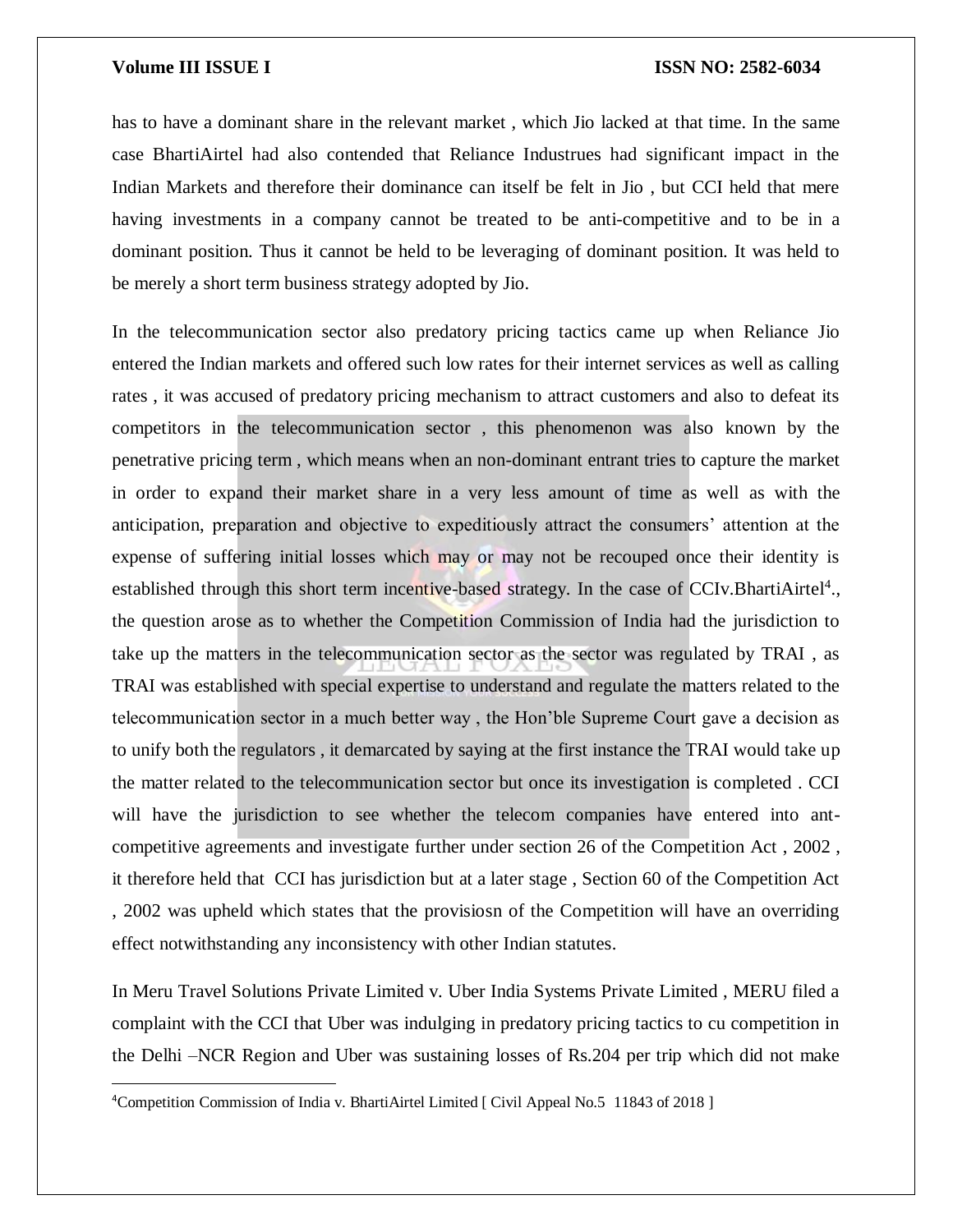any sense and pointed directly to the predatory mechanism that it was facing initial losses to capture the market and oust the competitors like Meru cabs which is an app based cab services from the market , it further based its contentions under sections 3 and 4 of the Competiton Act , 2002 that Uber was abusing its dominant position by undertaking predatory pricing. MERU also alleged that in violation of Section 3(1) , 3(2) and 3(4) , of the Act, UBER entered into contracts with the taxi unions to confine them from enter into contracts with other radio taxi operators which wre in competition with Uber , high discounts were also given to Uber customers to attract them . The Competition Commission of India ,held that there was no prima facie case against uber as the report of TECHSCI which Meru submitted to prove that Uber was in a dominant position was unreliable as well as the relevant market concerned was Delhi and no the Delhi-NCR region thereby the case was closed by the Commission under section 26(2) of the Competition Act , 2002 .

Contrary to this the Competition Appellate Tribunal reversed the order passed by CCI and held that the practicality of demarcating the relevant market between Delhi and the Delhi NCR Region made no sense at all as well the TechSci Report which Meru submitted to prove that Uber was in a dominant position in the market was not unreliable source as CCI had in a different case relied on such a report (Fast Track Call Cab Pvt. Ltd. v. Ani Technologies (P) Ltd. 2017 SCC Online CCI 36 ). Section 19(4) clauses b, (driving existing competitors out of the market); c, (foreclosure of competition by hindering entry into the market); d, (accrual of benefits to consumers) and e, (improvements in production or distribution of goods or provision of services) was brought to the attention of the CCI which provided various criterias as to decide whether the company is in a dominant position and thus gave a decision that the Directorate General is to initiate an investigation and submit a report to the commission with regards the complaint made by MERU CABS against UBER.

UBER appealed to the Supreme Court of India against the order passed by the Competition Appellate Tribunal but to its dismay, the Hon'ble Supreme Court upheld the decision taken by the Competition Appellate Tribunal and laid emphasis on the fact that losing Rs.204 per trips did not make any business sense and emphasised on the fact that this was done to cut the competition as per section 4 explanation a (ii) of the Competition Act , 2002 ,thereby an investigation is